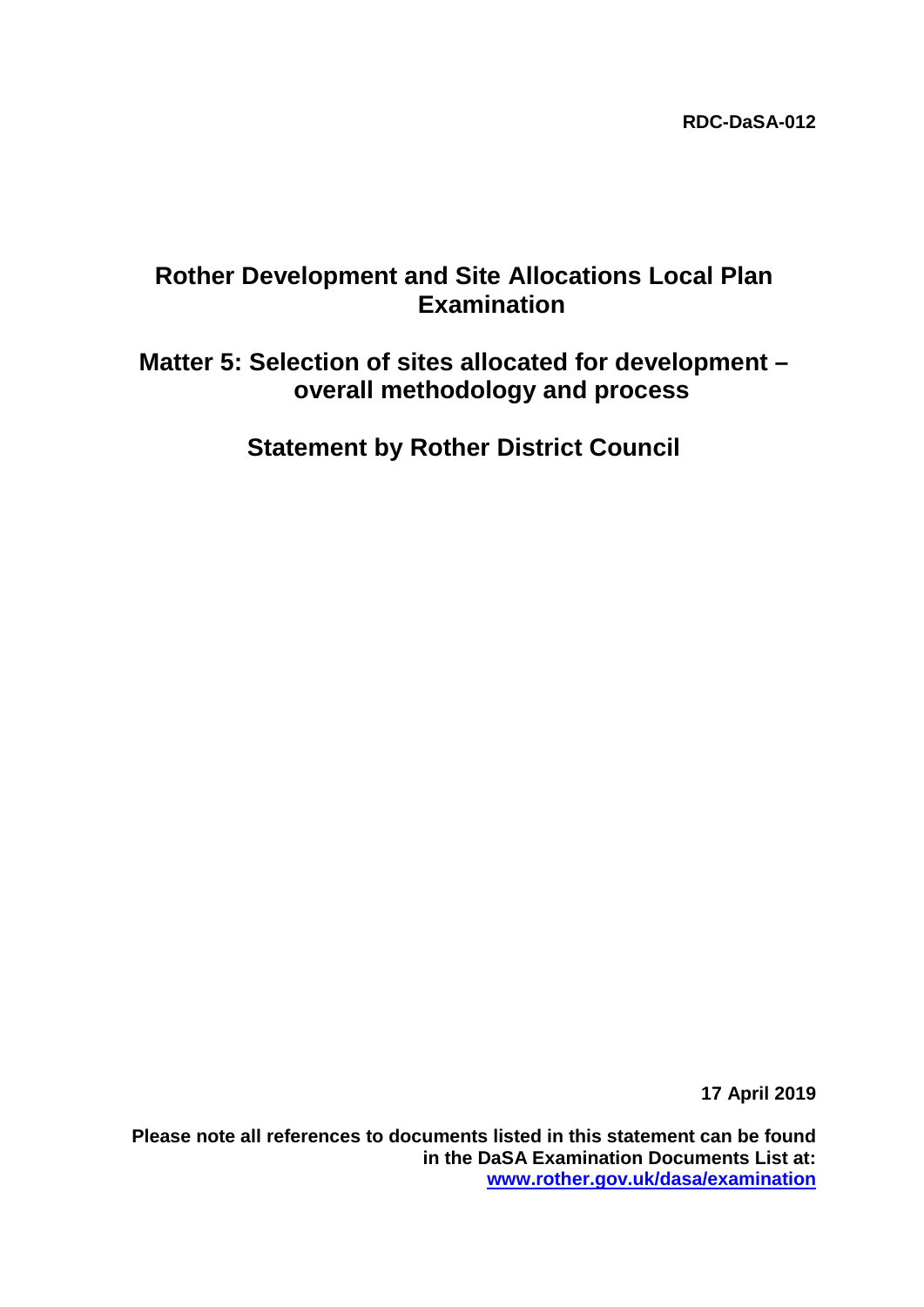## **Introduction**

1. This statement presents the Council's evidence in relation to the key issue raised by the Inspector concerning site selection, namely:

#### *Has the overall site selection process been based upon a sound process and robust methodology within the context of the Core Strategy?*

- 2. In responding to this key issue, attention is given to the specific questions raised by the Inspector.
- 3. In addition, at the end of this Statement, detail is provided of a change in circumstances affecting Policy WES4 that has arisen since the DaSA was submitted and a consequent Proposed Modification.

## *Q: Are the sites allocated the most appropriate sites based upon the evidence?*

- 4. The allocated sites have been taken forward following detailed individual assessment, as explained further below, and in accordance with the overall spatial strategy of the adopted Core Strategy. The Core Strategy has been tested at Examination and is adopted, and therefore, the reasoning behind its spatial strategy is not for consideration at this point.
- 5. The Core Strategy identifies the overall quantum of housing and business floorspace required over the Plan period and sets out the spatial distribution<sup>[1](#page-1-0)</sup>. It identifies retail floorspace required over the Plan period for each of the towns. As both Battle and Rye are the subject of Neighbourhood Plans, the focus for the DaSA is on identifying suitable retail provision in Bexhill.
- 6. Chapter 8 of the DaSA explains how the allocations within the DaSA and Neighbourhood Plans will meet the residual requirements, taking into account what has been built and what is "committed" (has planning permission or is under construction<sup>[2](#page-1-1)</sup>). For all settlements in the DaSA, the allocations are regarded as in line with the overall settlement strategy<sup>[3](#page-1-2)</sup>. Paragraphs 8.19-8.22 address business land needs, and retail needs in Bexhill are addressed at paragraph 9.12.
- 7. The assessment of housing needs for gypsies and travellers is addressed in the Council's Matter 7 Statement.

<span id="page-1-1"></span><span id="page-1-0"></span><sup>&</sup>lt;sup>1</sup> Core Strategy Policy OSS1, Figures 8 and 12.<br>  $2^{2}$  As at 1<sup>st</sup> April 2018<br>  $3$  DaSA paragraph 8.14.

<span id="page-1-2"></span>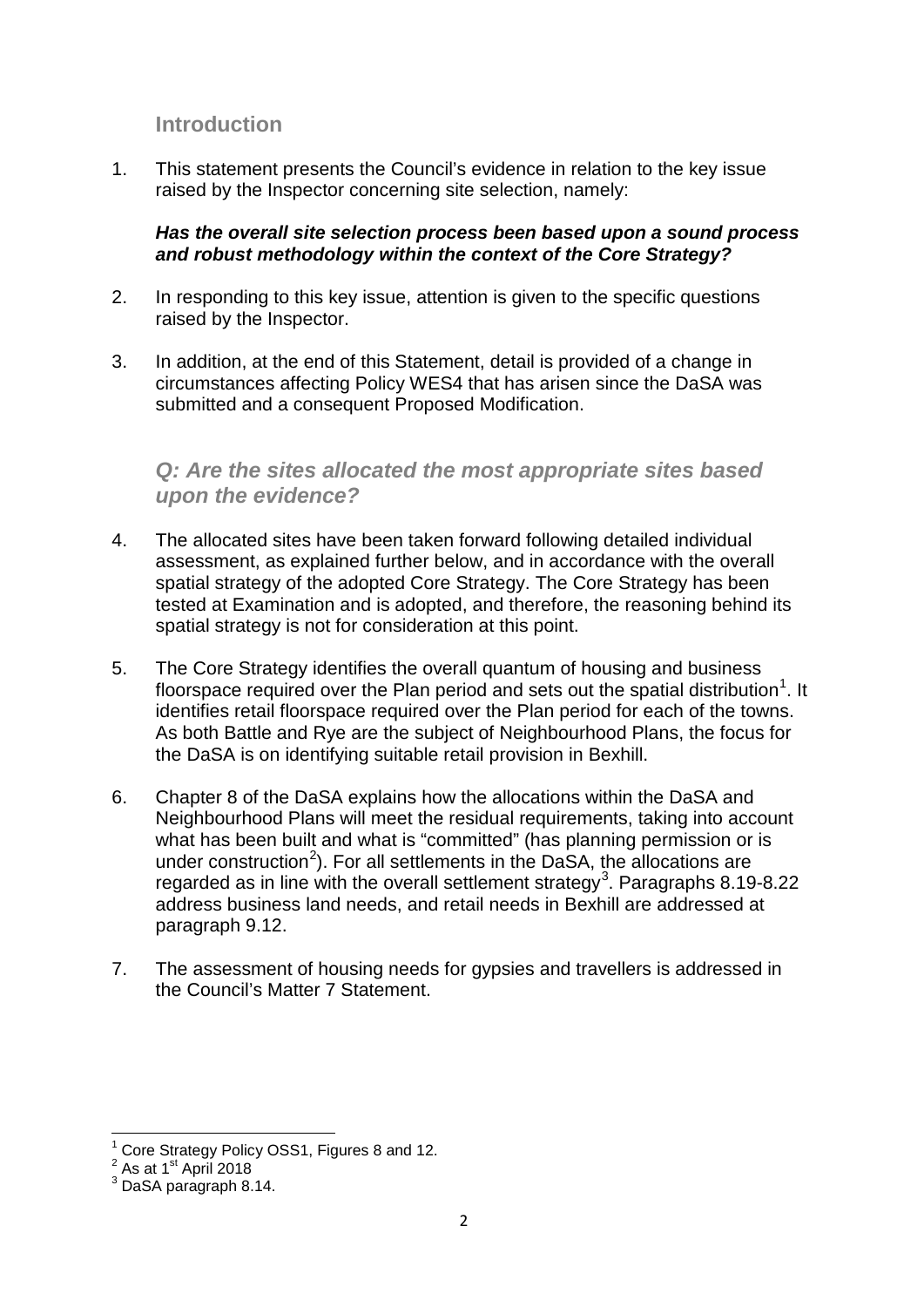- 8. The Core Strategy sets out the distribution of development<sup>[4](#page-2-0)</sup>, with which the DaSA aligns. This confirms that particular regard has been given to the role of settlements, and that most development is planned for in those locations offering a range of employment, services and facilities. However, it also takes account of the fact that some settlements (which may have reasonable service provision) are unsuited, mainly for environmental reasons, to accommodate any significant level of growth while other, smaller, settlements may benefit from growth to ensure their continued sustainability. In all cases, the distribution of development has been mindful of valuable environmental (including the High Weald AONB) and heritage assets, as well as infrastructure availability. The rural settlement "hierarchy" is set out at Figure 9 of the Core Strategy<sup>[5](#page-2-1)</sup>. The Examination into the Core Strategy found the Plan's approach to the distribution of development - prioritising higher order centres with a better range of services, having regard to environmental constraints - to accord with the principles of sustainable development set out in the NPPF $^6$  $^6$ .
- 9. The overall spatial development strategy (Core Strategy Policy OSS1) is to maintain the existing settlement pattern. This is supported by background work including spatial studies such as the Rural Settlements Study (2008) which established a hierarchy of rural settlements; and the Strategic Housing Land Availability Assessment (SHLAA) Review (2013) which considered potential sites for housing delivery and indicates the potential for growth by settlement.
- 10. Sites identified in the SHLAA, as well as other residential sites submitted following publication of the SHLAA Review in 2013, and employment/retail sites have been further assessed through the DaSA, in accordance with the Council's Site Assessment Methodologies Background Paper (Reference SB1) and the most appropriate, developable sites have been taken forward as allocations, having regard to the requirements of paragraph 47 of the NPPF (2012) that sites are justified, deliverable or developable. Sites have also been subject to Sustainability Appraisal<sup>[7](#page-2-3)</sup>, and screening through the Habitats Regulation Assessment $8$ , the results of which have informed the allocations.

*Q: Is the site selection process based upon a sound process of sustainability appraisal and testing of reasonable alternatives?*

11. As noted in the Site Assessment Methodologies Background Paper (reference SB1), the Council undertook a "call for sites"' consultation over several years, which informed the preparation of its SHLAA, which in turn informed the Core Strategy.

<sup>4</sup> Core Strategy paragraphs 7.32—7.50.

<span id="page-2-1"></span><span id="page-2-0"></span><sup>&</sup>lt;sup>5</sup> Core Strategy page 77.

<span id="page-2-2"></span> $6$  Report on the Examination into the Rother Local Plan Core Strategy, 10/7/14, paragraph 15 (Reference PS14)

<span id="page-2-3"></span>See Document References C6, C7, C8.

<span id="page-2-4"></span><sup>&</sup>lt;sup>8</sup> See Document Reference SG2.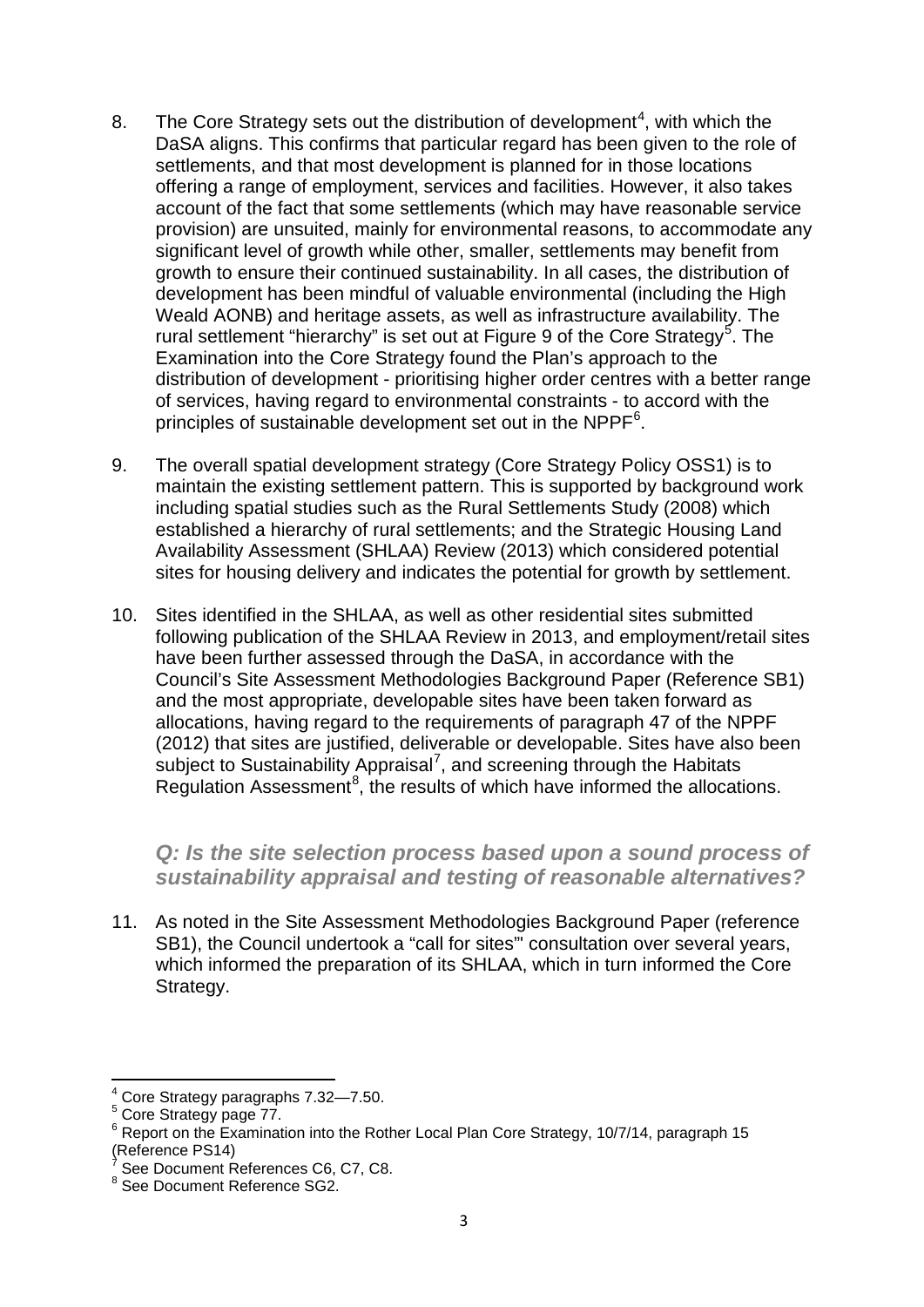- 12. An initial SHLAA was published in 2010, with an updated version published in 2013. This provided a key part of the evidence base for the Core Strategy in that it highlights opportunities to deliver the scale of development identified for the towns and villages. Hence, sites considered through the SHLAA process were included as part of the detailed assessment of options for housing allocation through the DaSA. In addition, the Council received a number of further site submissions from landowners and developers following publication of the 2013 SHLAA. These (subject to the site size threshold used for the SHLAA of 0.2 hectares/ 6 dwellings capacity) were also considered for inclusion in the DaSA. The DaSA Options and Preferred Options consultation and the Proposed Submission representation period have provided further opportunities to submit sites for consideration.
- 13. While employment sites could have been submitted as part of the earlier call for sites that led to the SHLAA, a later call for sites was specifically focussed on employment sites. Details of this are contained in the Employment Sites Review Background Paper (reference SF1)<sup>[9](#page-3-0)</sup>. The identification of suitable retail provision in Bexhill has followed the sequential test in the NPPF  $(2012)^{10}$ , informed by the Retail Capacity Study (reference SJ6) and earlier background studies<sup>11</sup>.
- 14. Sustainability Appraisal (SA), incorporating Strategic Environmental Assessment (SEA) is part of the site assessment process. Sustainability Appraisals were undertaken as part of the overall site selection process at 'Options and Preferred Options' and 'Proposed Submission' stages of the DaSA, and the resulting reports published<sup>12</sup>.
- 15. All sites meeting the size threshold, except those that are clearly not "reasonable alternatives" have been subject to an SA/SEA. Essentially, housing sites have been considered a "reasonable alternative" where they comply with the basic provisions of the Core Strategy, in that they reasonably relate to a settlement considered suitable for a housing allocation, or they are a brownfield site well related to another town or village with a development boundary<sup>13</sup>. All reasonable site options are assessed against the sixteen SA objectives, as set out in the Sustainability Appraisal Main Document (Reference C6). Reasonable distribution alternatives were considered at Core Strategy stage.

<span id="page-3-0"></span> $\frac{9}{10}$  Paragraph 5.37<br> $\frac{10}{10}$  Paragraph 23

<span id="page-3-2"></span><span id="page-3-1"></span><sup>&</sup>lt;sup>11</sup> Rother Shopping Assessment Update (Reference PS15), Testing of Retail Scenarios for Bexhill (Reference PS16)

<sup>12</sup> Document references C6-C8 and SA6-SA8

<span id="page-3-4"></span><span id="page-3-3"></span> $13$  Further detail on reasonable alternatives is contained within the Site Assessment Methodologies Background Paper (reference SB1), paragraphs 2.18-2.25.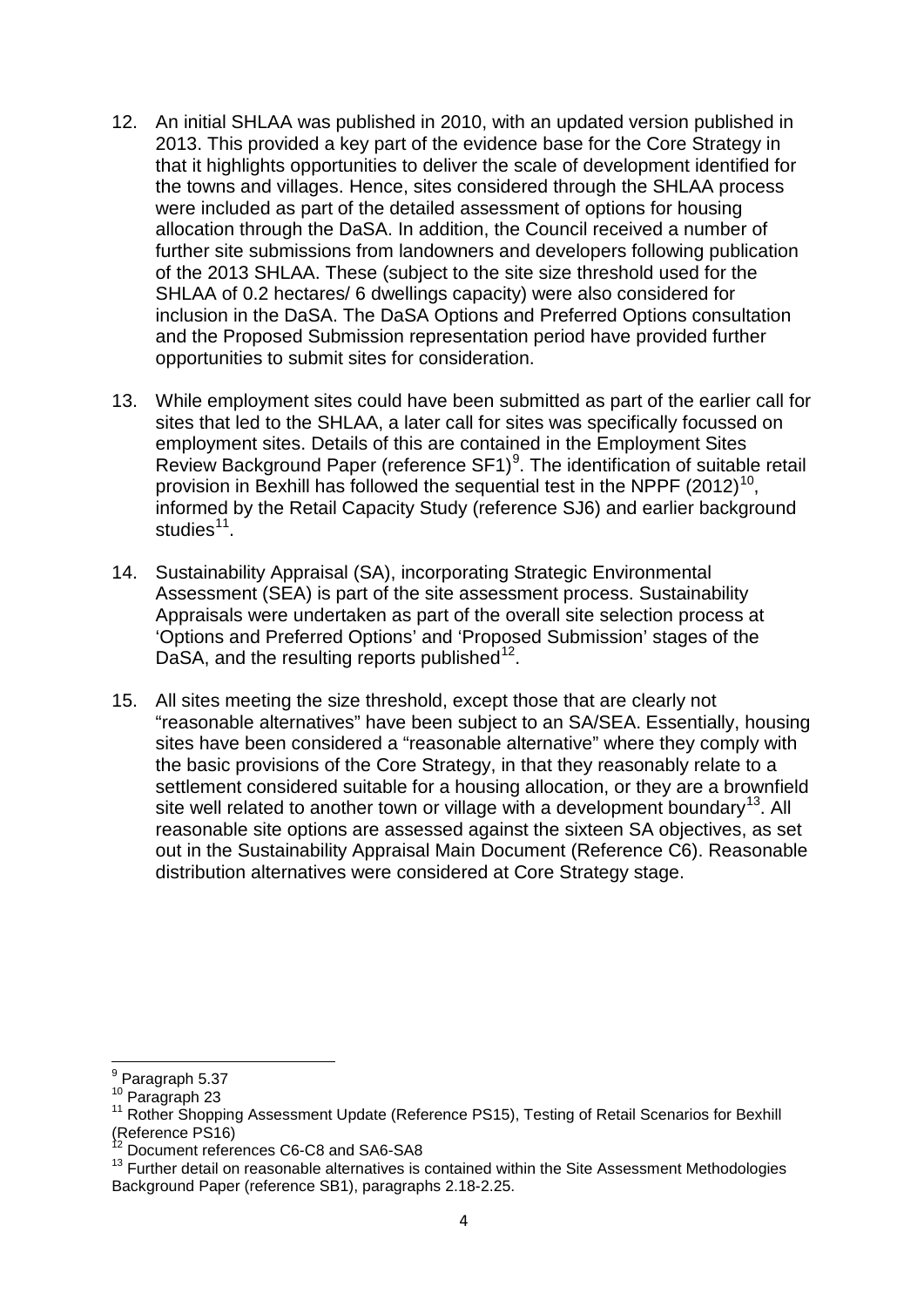- 16. The SA process involved consideration of the effects of developing the various options on the sixteen sustainability objectives. To ensure a consistent approach to the assessment, "decision aiding questions" [14](#page-4-0) were used to establish how the effects should be graded (significant positive through to significant negative). This enabled the identification of likely significant effects of developing the various options. Where negative effects were identified, the SA allowed the consideration of whether these could be mitigated.
- 17. Thus, the SA process formed an important part of the "planning judgement" exercise which took place to establish the most appropriate sites for allocation. The Council is satisfied that the allocations set out in the DaSA are the most appropriate when considering reasonable alternatives.

### *Q: Is the methodology appropriate?*

- 18. The methodology is set out in the Council's Site Assessment Methodologies Background Paper (Reference SB1). Paragraph 2.1 of that document sets out the general approach to assessing the appropriateness, or otherwise, of putting a site forward as a development allocation. This includes ensuring that it accords with the development strategy of the Core Strategy; it is consistent with the strategic policies of the Core Strategy; it supports 'sustainable development' as defined by the NPPF and is otherwise consistent with its policies; it duly considers the deliverability of development; and the assessment has regard to the findings of the separate Sustainability Appraisal process.
- 19. The Background Paper goes on to set out those key policies of the Core Strategy which have been considered in site allocations. It then details notable site-specific considerations, listed under the headings of Environmental/Social and Community/Economic Factors (following the definition of "sustainable development" in the NPPF) which have been considered for each site<sup>15</sup>. It also includes Deliverability Factors, as it is crucial to ensure that sites proposed for development are realistically capable of being built within the plan period.
- 20. These factors are not specifically weighted. Rather, a balanced judgement has been made, taking all the relevant factors into account. Site assessments have been carried out by Council planning officers, advised by partner organisations as appropriate (e.g. the Highways Authorities) and specialist advisors, with advice from the Council's Economic Regeneration Manager in respect of employment sites. Using the site-specific considerations listed in the Background Paper as a framework for the assessment of each site has ensured a consistent approach across the sites. The carrying out of SA for each site as part of the process, as detailed above, has also ensured consistency. The site assessments (including the SA) generally enabled a clear conclusion to be reached as to the constraints and potential opportunities of each particular site, the site's likely acceptability for allocation, and any mitigation necessary.

<span id="page-4-0"></span><sup>&</sup>lt;sup>14</sup> Document reference C6, Table 3.

<span id="page-4-1"></span> $15$  Paragraph 2.12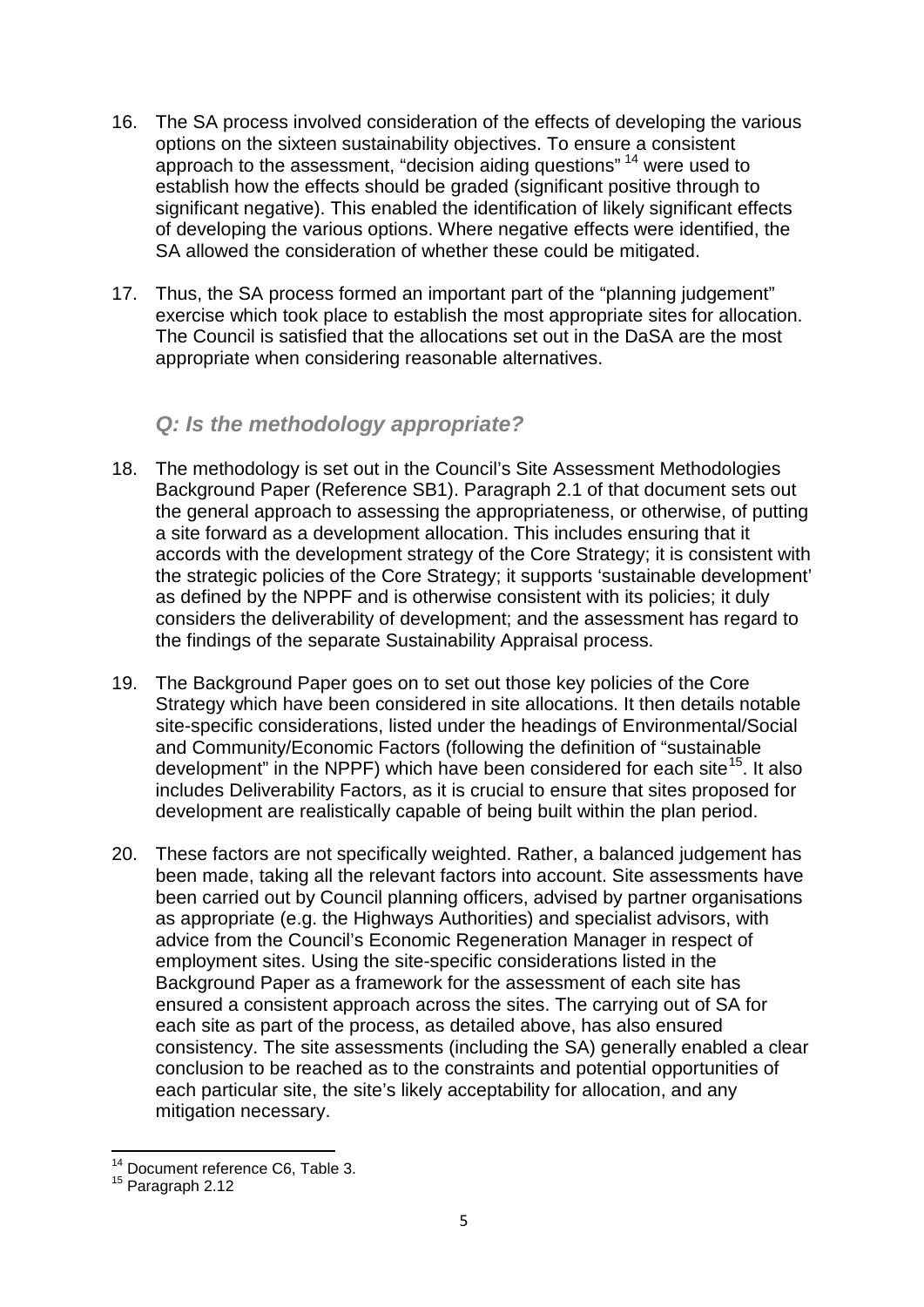21. Sites in and around villages were treated as options for meeting the Core Strategy's housing targets for individual settlements from new sites and were presented, both in map form and written assessment, in the DaSA 'Options and Preferred Options' document (Reference SA5) for public consultation. Further consideration was then given to the 'preferred sites', including an appropriate form, mix and layout of development in order to establish key development principles to be included within any site allocation.

#### *Q: Are the reasons for selecting the preferred sites and rejecting the others clear?*

- 22. Appendix 3 of the DaSA Options and Preferred Options (Reference SA5) includes assessments of all the sites that had been considered at that stage, together with confirmation of whether each site was preferred or not. The assessments follow the methodology set out in the Background Paper (Reference SB1). Document Reference SA5 includes maps showing the location of assessed sites in the relevant settlement chapter.
- 23. Assessments of sites submitted at subsequent stages of the DaSA (including any resubmissions of sites previously assessed, or alternative proposals for sites) are contained within the Proposed Submission Consultation Statement (reference C14) and the Initial Responses to Representations (Reference RDC-DaSA-004).
- 24. These assessments are supported by the Sustainability Appraisals carried out at the Options and Preferred Options (References SA6-SA8) and Proposed Submission stages (References C6-C8)<sup>[16](#page-5-0)</sup>.
- 25. The supporting text for each allocation policy within the DaSA Proposed Submission explains the reasons each particular site is suitable for allocation.

## *Q: Is the identified capacity of each site justified?*

26. As noted in the Council's Site Assessment Methodologies Background Paper (reference  $SB1$ )<sup>[17](#page-5-1)</sup>, the starting point for assessing suitable sites for housing is the target for each town and village identified in the Core Strategy. The preferred sites have been chosen to, as far as possible, meet the target for the particular settlement (in combination where there is more than one site).

<span id="page-5-1"></span><span id="page-5-0"></span> $16$  Volume 3, Appendix 4<br> $17$  Paragraph 2.19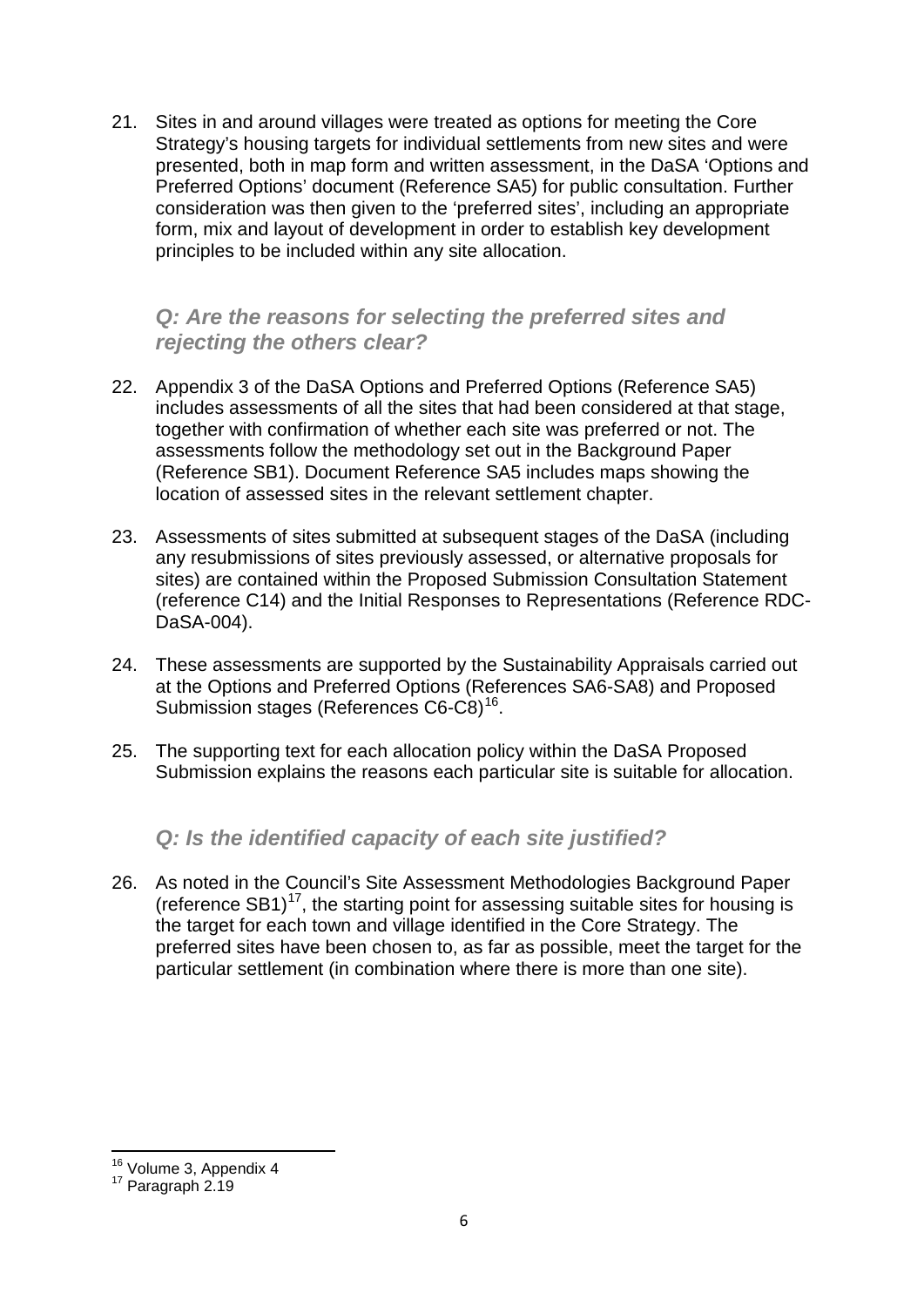27. In general, the capacity of each site has been maximised, having regard to any site specific limiting factors as detailed below. However, capacity has not been calculated using any particular minimum density as there are no locally determined policies on density. Notwithstanding this, higher densities have been proposed, where appropriate, on those sites which offer greater opportunities for sustainable transport (e.g. North Bexhill). Minimum density standards have not been adopted throughout the District; the reasoning is set out in the Core Strategy<sup>[18](#page-6-0)</sup>:

"*development should respond to its setting and accord with the principles of good design. This includes looking at higher densities in more accessible locations. Minimum standards can also lead to inappropriate cramming, although unduly low densities may also be inappropriate in failing to make effective use of development land".*

- 28. The effect of other local policy requirements has also been considered, e.g. minimum garden sizes, housing mix, space standards.
- 29. To determine appropriate density a number of factors have been considered, including: the capacity of relevant existing development schemes (on the site itself, or on other sites where a comparison can be drawn); the character of the surrounding area; site constraints including the suitability of the access, its relationship with adjacent properties, and any particular environmental constraints such as ecological features, landscape impact or areas of flood risk. This approach accords with Policy OSS4 (v) of the Core Strategy and advice within the Planning Practice Guidance<sup>19</sup>.

#### *Q: Is the wording of each policy sufficiently clear so as to be effective?*

- 30. Policies are written in a positive manner, setting out clear criteria to be met. Each policy includes preceding supporting text which explains the background context and policy requirements in more detail where necessary.
- 31. Where the Council is proposing minor changes for clarity, these are set out in the Schedule of Proposed Modifications (Reference RDC-DaSA-005).

<span id="page-6-0"></span><sup>18</sup> Paragraph 7.72

<span id="page-6-1"></span><sup>&</sup>lt;sup>19</sup> Planning Practice Guidance: Housing and economic land availability assessment, paragraph: 017 Reference ID: 3-017-20140306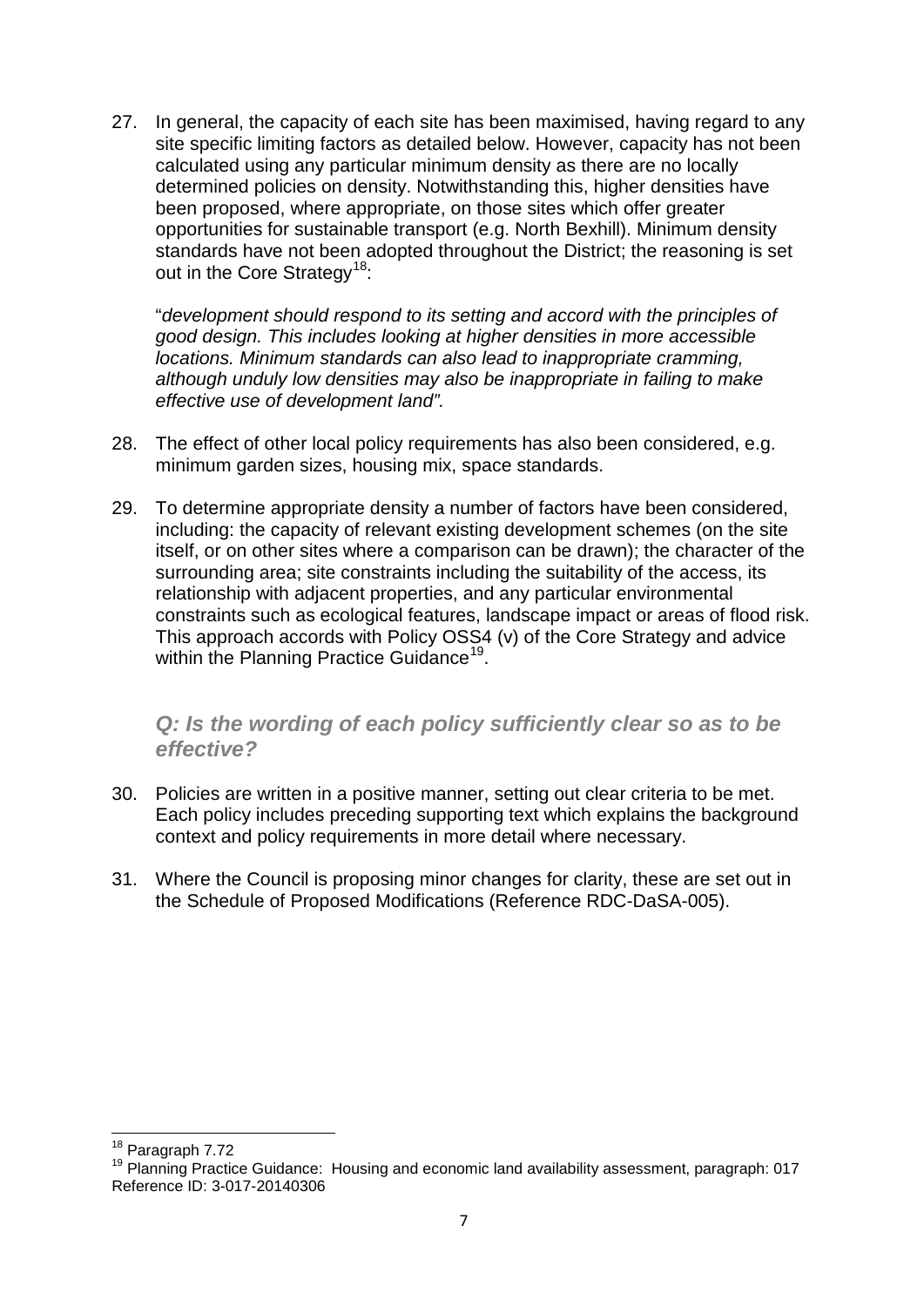#### Changes in circumstances affecting Policy WES4, post-submission of the DaSA.

- 32. Policy WES4 allocates a narrow strip of undeveloped land in Westfield for use for allotments. The land was set aside by its current owners, East Sussex County Council (ESCC), for the construction of a bypass, but plans for that were abandoned a number of years ago and the land has remained vacant. The Open Space, Sport and Recreation (OSSR) Study (2007) identified a shortfall of allotments in the village (it has no allotment provision), a finding supported by more recent discussions with Parish Council representatives. Consequently, the site was found to offer an opportunity for the provision of allotments.
- 33. However, it has come to the Council's attention that the landowner, ESCC, has now decided to sell the site, either as a whole or in lots on the open market<sup>20</sup>. The precise timescales are unknown but ESCC has advised that its decision to pursue marketing, via a commercial agent, has been ratified.
- 34. In the report to its Lead Member<sup>[21](#page-7-1)</sup>, ESCC notes that part of the land at its eastern end is considered to have potential for a small number of housing plots while the north-western boundaries adjoin a number of residential properties, and several local residents have expressed interest in potentially securing part of the land for extended gardens. The landowner suggests that the residual land, south of Greenacres, "could offer improved footpath access<sup>[22](#page-7-2)</sup> through this part of the village, with the Neighbourhood Plan [*sic*] suggesting possible alternate uses such as allotments"<sup>23</sup>.
- 35. Although ESCC's report makes reference to possible allotments on part of the site, it is unclear how these would now be achieved with the necessary pedestrian access and vehicle parking provision if access from the northern part of the site is prevented through the sale of plots for houses/ garden extensions.
- 36. This recent change in circumstances suggests that regrettably, the site is no longer deliverable for the allotment use proposed under Policy WES4 because the landowner is now not prepared to make it available for that use. In this respect, the allocation is no longer considered to be sound, and the Council proposes to delete Policy WES4 and its accompanying text and Maps from the DaSA.

<span id="page-7-1"></span><span id="page-7-0"></span>

<sup>&</sup>lt;sup>20</sup> East Sussex County Council Lead Member for Resources Minutes, 22-1-2019 (Reference PS17)<br><sup>21</sup> East Sussex County Council Report on Land south of Greenacres Road, Westfield to Lead Member<br>for Resources, 22-1-2019 (Ref

<span id="page-7-2"></span> $22$  The use of this land for a pedestrian/cycle link was the subiect of an earlier proposed allocation at DaSA Options and Preferred Options stage (Document Ref. SA5, pages 313-315) but was subsequently found to not be readily achievable, as noted at paragraph 11.236 of the DaSA Proposed Submission.

<span id="page-7-3"></span><sup>3000111551011.&</sup>lt;br><sup>23</sup> The reference to a Neighbourhood Plan is erroneous as Westfield is not subject to a Neighbourhood Plan.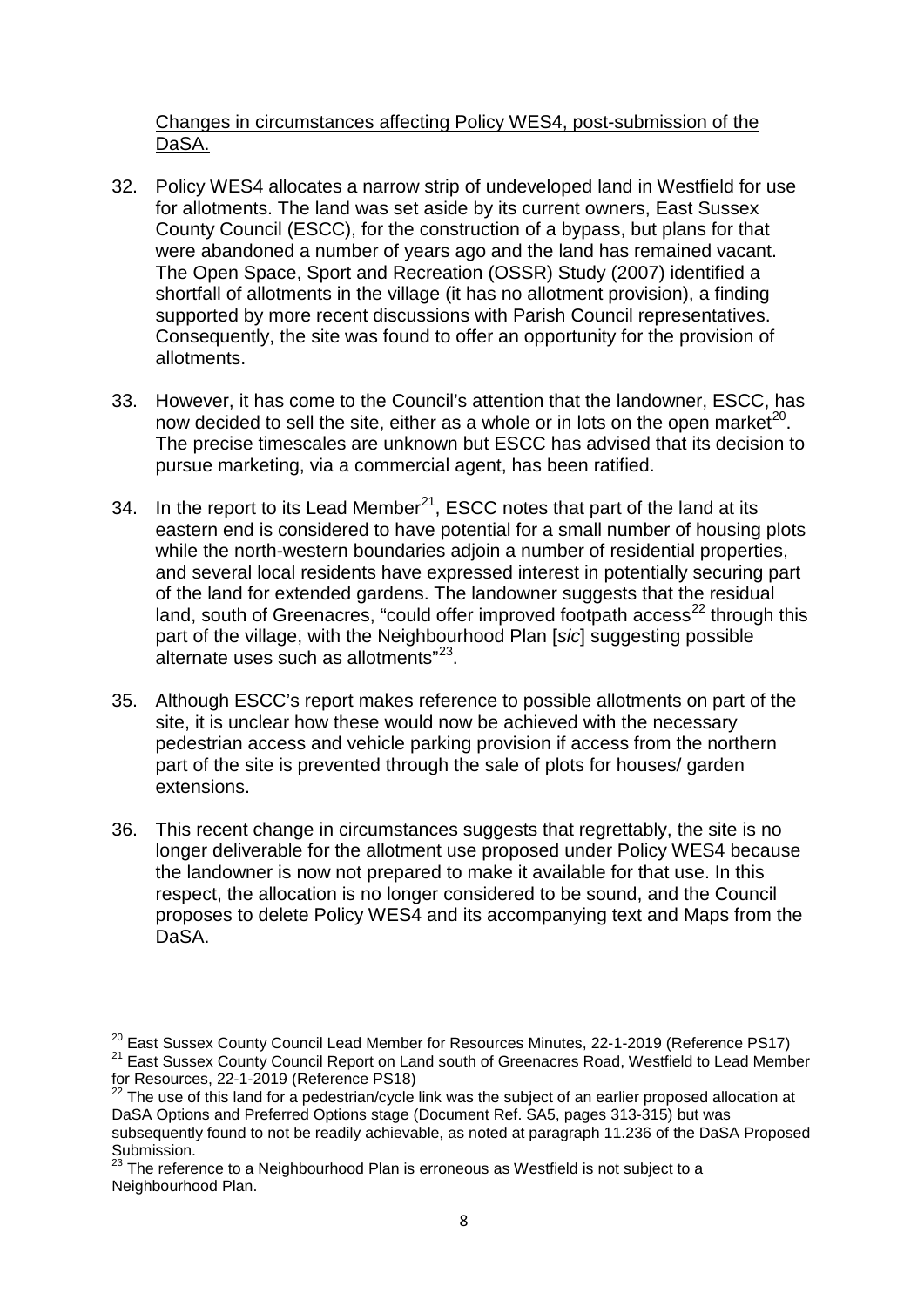- 37. It should also be noted that Westfield Parish Council (WPC) has confirmed that it wishes to withdraw its support for Policy WES4 and has advised the District Council that it is supportive of ESCC selling the land on the open market<sup>[24](#page-8-0)</sup>. The minutes of the Parish Council meeting (March 2019) confirm that although there has been a proven historical need for allotments in Westfield, the last time that WPC properly investigated this need was in 2010 and that it has only received 2 or 3 enquiries for allotments in the last 2 years. The minutes confirm that WPC has agreed to look at this again in their next Local Action Plan which is planned for later in the year (2019), if there is still a need for allotments WPC could perhaps find a more suitable site.
- 38. Given the latest information from WPC, it is considered that while the removal of Policy WES4 will maintain the current shortage of allotments in the village, the matter does not appear to be particularly pressing and can be appropriately examined by WPC in their forthcoming Local Action Plan.

#### Proposed Modifications:

- Delete the title "Site Allocation: Land between Moor Lane and the A28, Westfield" on page 258 of the DaSA Proposed Submission.
- Delete paragraphs 11.236 to 11.239 inclusive and amend the numbering of subsequent paragraphs accordingly.
- Delete Policy WES4 (yellow box) on page 259.
- Delete Figure 60: Policy WES4 Detail Map.
- Amend Policies Map Inset Map 14: Westfield (page 260) to delete the text and image indicating Policy WES4 and also the "Allotments" notation in the Key (amended Policies Map attached at Appendix 1)
- Delete the reference to Policy WES4 from the list of Site Allocation Policies on page 7 of the DaSA Proposed Submission.
- Delete the reference to Figure 60 from the list of Figures on page 10 of the DaSA Proposed Submission.

<span id="page-8-0"></span><sup>&</sup>lt;sup>24</sup> C19-03 Minutes of the Westfield Parish Council Meeting, 6th March 2019, items 5 and 8 (Reference PS19), and email correspondence dated 28-3-19 (Reference PS22)